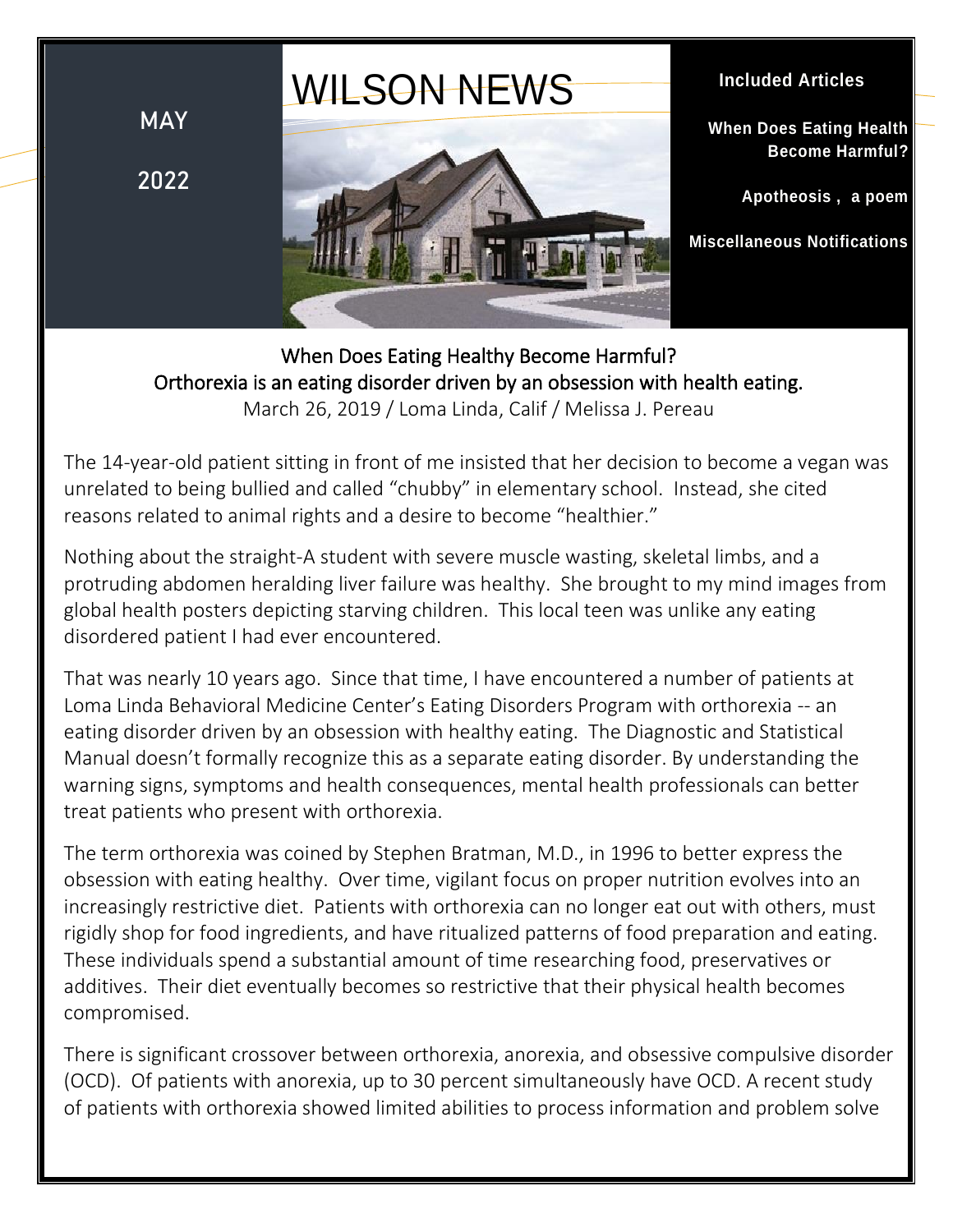(continued) on neuropsychological testing. Additionally, like patients with anorexia and OCD, those with orthorexia struggled with memory, planning, and being able to transfer from one task to another ("set shifting")….

People who have an obsession with eating healthy are likely to compulsively check the ingredients of each thing they eat, being overly concerned with the health of the ingredients they're consuming. They avoid eating things they do not deem "healthy" or "pure," and become visibly distressed when healthy foods aren't available. Malnutrition is a possibility because those with orthorexia restrict the amount and type of foods consumed.

Warning signs of orthorexia may include rigid eating patterns and extreme inflexibility with diet, serious emotional distress when firm eating rules are broken, and extreme and drastic weight loss. (Continued, next page.)

## **Apotheosis**

On the day I learn my grandfather will die, I count. It's his hundred-and-first year. In six days, God created all the stuff—heavens, earth, plants, animals. And God saw that it was good. That's what Genesis says.

And my grandfather, the carpenter, woodworker, giant, at home with sawdust underfoot and hammer in hand, dwelt on good things. So, on the day I learn my grandfather will die, I remember things *he* thought were good: baseball games

and three holes of golf in the front yard. Lemon drops and peppermints in a Cool Whip container in his work truck. Croquet games. Snowmen so tall I could barely reach the lowest lump of coal, and doubles skating with him,

the way he folded me into him and carried me above the rough river ice. I remember how he would turn off his hearing aid when everyone sat talking after the Sabbath meal, sly smile on his face that told me nothing was going to change his world.

And in the bottom of the tenth month, on the 28th day, God took my grandpa back. To me, he had walked on water and on stilts, and as the years passed, he slowly shrank to human size, his mind becoming as a little child's.

In the end, the conspiratorial grin was gone. He slipped into sainthood more quietly than he had arrived, doing everything The Good Book said to do. And I saw that

it was good.

By **Kristen Baum DeBeasi,** a poet, writer, composer, and one of Howard Berger's granddaughters. Published first in: https://www.muleskinnerjournal.com/apotheosis